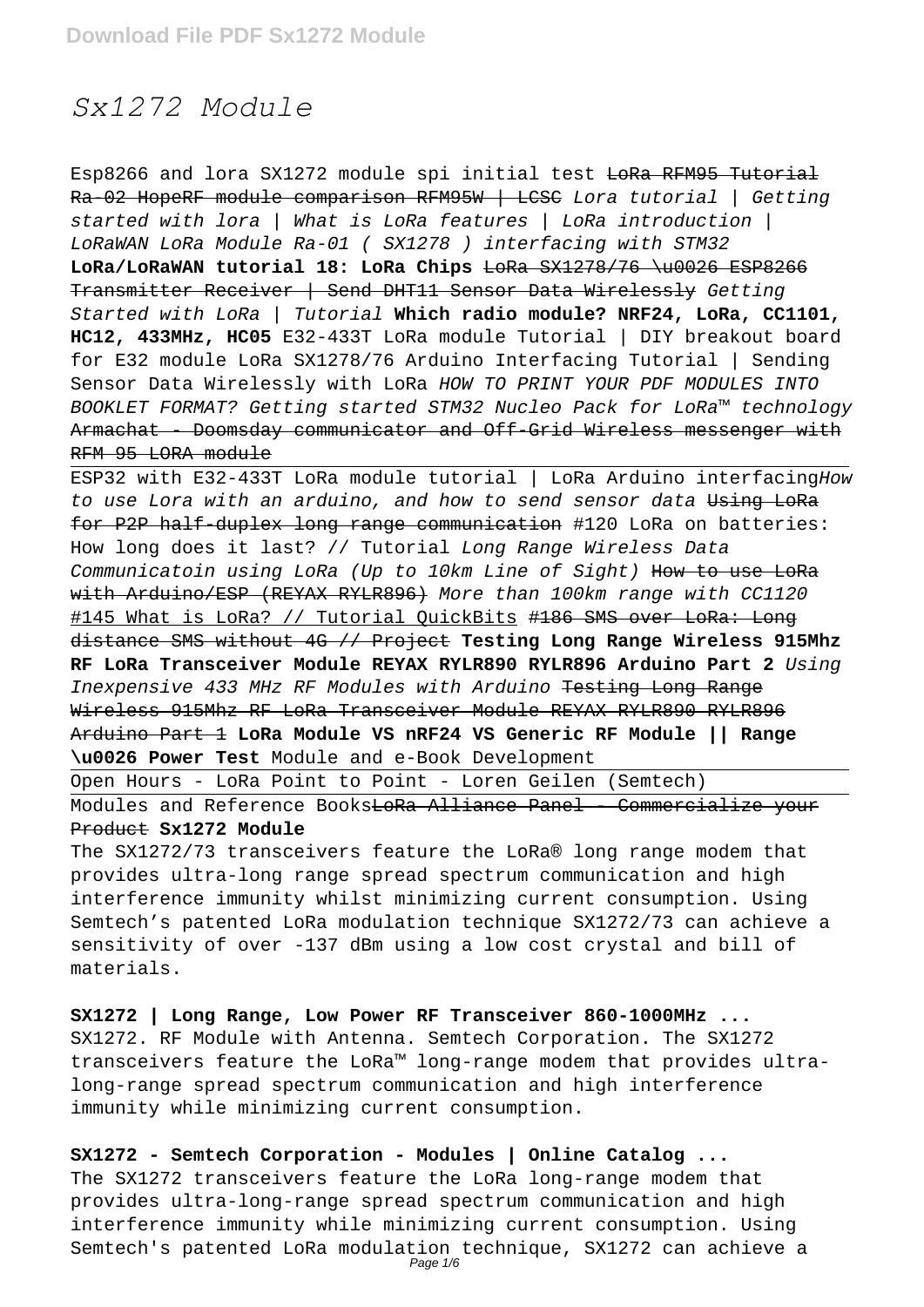sensitivity of over -137 dBm using a low-cost crystal and bill of materials.

### **SX1272 RF Transceiver - Semtech l DigiKey**

The SX1272 LoRa module main advantage is the reach increasing but also the cost saving respect other similar modules like XBee 868 or XBee 900.The pack we are going to use in this tutorial includes the SX1272 LoRa module and the Multiprotocol Radio Shield.

### **Extreme Range Links: LoRa 868 / 900MHz SX1272 Module for ...**

868MHz LoRa SX1272 Module DRF1272F DRF1272F is a type of low cost RF front-end transceiver module based on SX1272 from Semtech Corporation. It keeps the advantages of RFIC SX1272 but simplifies the circuit design. Semtech LoRa SX1272 SX1276 SX1278 modules

### **Sx1272 Module - dreiss.be**

868MHz LoRa SX1272 Module DRF1272F DRF1272F is a type of low cost RF front-end transceiver module based on SX1272 from Semtech Corporation. It keeps the advantages of RFIC SX1272 but simplifies the circuit design.

# **Semtech LoRa SX1272 SX1276 SX1278 modules**

The SX1272 LoRa module uses the SPI bus. The SPI port allows more speed communication and frees up the UART for other purposes like debugging or to connect communication modules. It comes with an 868 MHz antenna to be used in this frequency. You can see all the LoRa modules for Waspmote here.

### **Waspmote Gateway SX1272 LoRa module SMA 4.5 dBi - 868 MHz**

LoRaLib Derived class for SX1272 modules. Also used as base class for SX1273. Both modules use the same basic hardware and only differ in parameter ranges.

### **LoRaLib: SX1272 Class Reference**

LoRa. A chirped spread spectrum (CSS) radio modulation format from Semtech. LoRaWAN. The low power, wide-area network (LPWAN) global standard for carrier-operated networks, adopted by the LoRa Alliance.

# **LoRa Integration & SX1272 & SX1276 Modules - Link Labs**

SX1272 vs SX1276-Difference between SX1272 and SX1276 LoRa RF Transceivers Semtech. This page compares Semtech LoRa RF Transceivers SX1272 vs SX1276 and mentions difference between SX1272 and SX1276 LoRa RF Transceivers. It mentions link to LoRa wireless technology basics and LoRa product vendors.

# **SX1272 vs SX1276-Difference between SX1272 and SX1276 LoRa ...**

SX1272 LoRa Node (RF Module) Datasheet – NetBlocks SX1272 LoRa Node (RF module) v1.2 XRange LoRa Node is a wireless electronics development platform based on the SX1272 LoRa™ long range modem and low-power STM32L151 ARM micro-controller that provides communication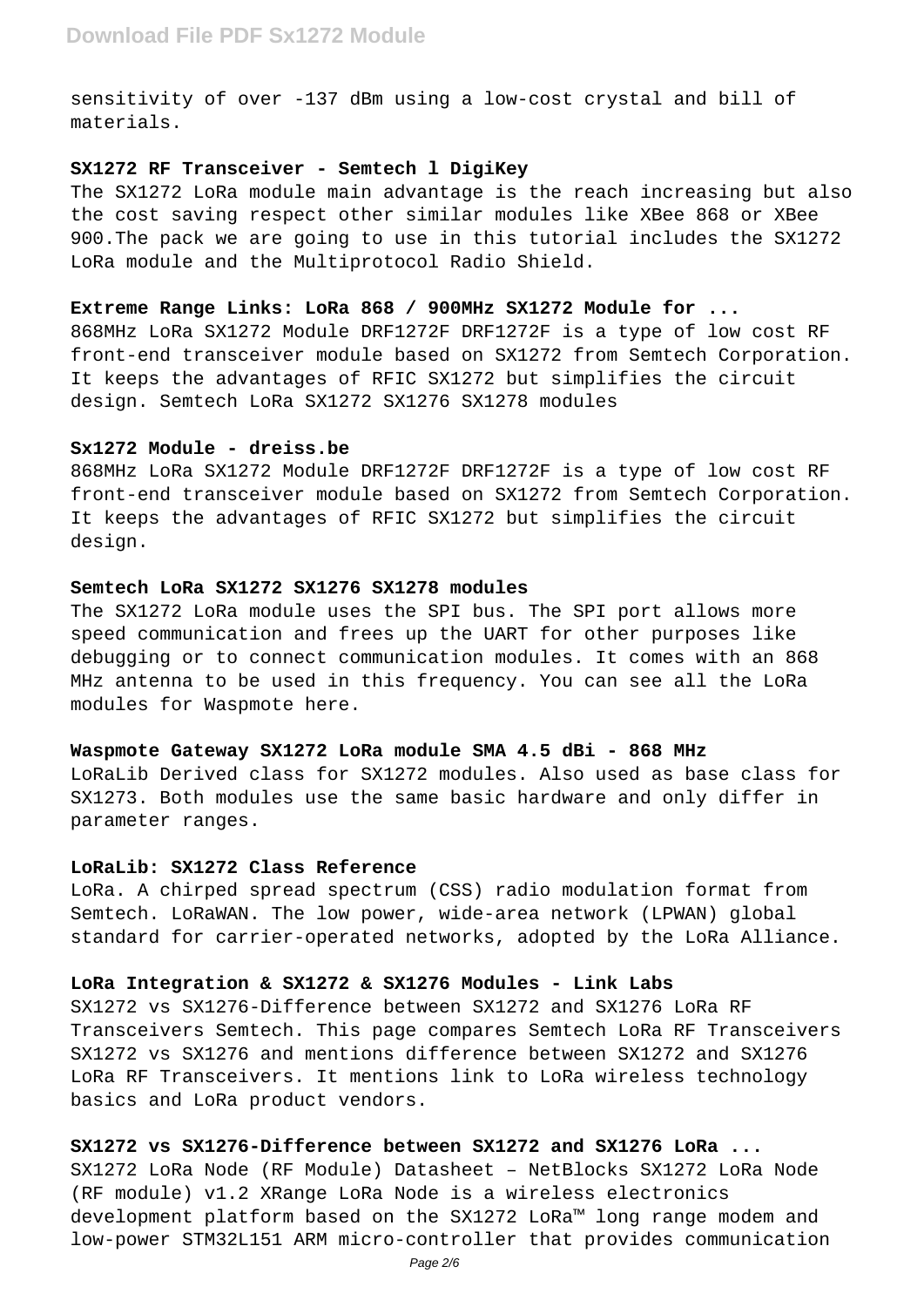over 12km (7 miles) of usable range. SX1272 LoRa™ long range modem

# **SX1272 LoRa Node (RF Module) Datasheet | NetBlocks**

Single RF module features Semtech's LoRa® SX1272 and is configured for the 915MHz frequency band. SX1272 is a single-chip integrated circuit ideally suited for today's high performance ISM band RF applications.

# **SX1272RF1CAS - Semtech - Evaluation Kit, SX1272 LoRa Sub ...**

The RFM68W is an ultra-low-cost, fully integrated FSK or OOK transmitter suitable for operation between 310 and 450 MHz, 860 and 870 MHz, as well as 902 and 928 MHz..The RFM68W offers integrated radio performance with cost efficiency and is suited for operation in North America FCC part 15.231, FCC part 15.247 DTS and FHSS modes, 15.249, and Europe EN 300...

# **RFM95W SEMTECH SX1276 868MHz /915MHz HopeRF LoRa ...**

Single RF Module, SX1272, 915 MHz: SX1272DVK1BAS Development Kit, SX1272, 868 MHz: SX1272DVK1CAS Development Kit, SX1272, 915 MHz: SX1272MB2DAS Mbed Shield, SX1272, 868 and 915 MHz: SX1276RF1IAS Single RF Module, SX1276, 169 MHz (LF) or 868 MHz (HF) SX1276RF1JAS

### **Long Range, Low Power RF Transceiver with LoRa Technology ...**

Hi guys. I am kind a noowbie in RF moduls. I need little help. I have bought from farnell two FR-LORA Semtech Sx1272 moduls and I don't know to connect this moduls to arduino uno. Can anyone help me which pins i need to connect to which pins on arduino uno? Here is link to datasheet of the radio module:

# **RF-LORA Semtech SX1272 - Arduino**

Liberium SX1272 RF Module Libelium SZ1272 RF module specifications: RF Transceiver – Semtech SX1272 Long Range, Low Power RF Transceiver 860-1000MHz with LoRa.

#### **Semtech LoRa SX1272 RF Module Enables Up to 30 KM Wireless ...**

The iM880B-L is a compact and low-cost radio module that operates in the unlicensed 868 MHz band and combines a powerful Cortex® M3 controller with the LoRa® transceiver of Semtech® Corporation. A sensitivity of up to -138 dBm and a maximum output power of +19 dBm results in a link budget of more than 156 dB. Even when reducing the output power to +14 dBm ranges beyond 15 km are possible in ...

Esp8266 and lora SX1272 module spi initial test LoRa RFM95 Tutorial Ra-02 HopeRF module comparison RFM95W | LCSC Lora tutorial | Getting started with lora | What is LoRa features | LoRa introduction | LoRaWAN LoRa Module Ra-01 ( SX1278 ) interfacing with STM32 LoRa/LoRaWAN tutorial 18: LoRa Chips LoRa SX1278/76 \u0026 ESP8266 Transmitter Receiver | Send DHT11 Sensor Data Wirelessly Getting Started with LoRa | Tutorial **Which radio module? NRF24, LoRa, CC1101,**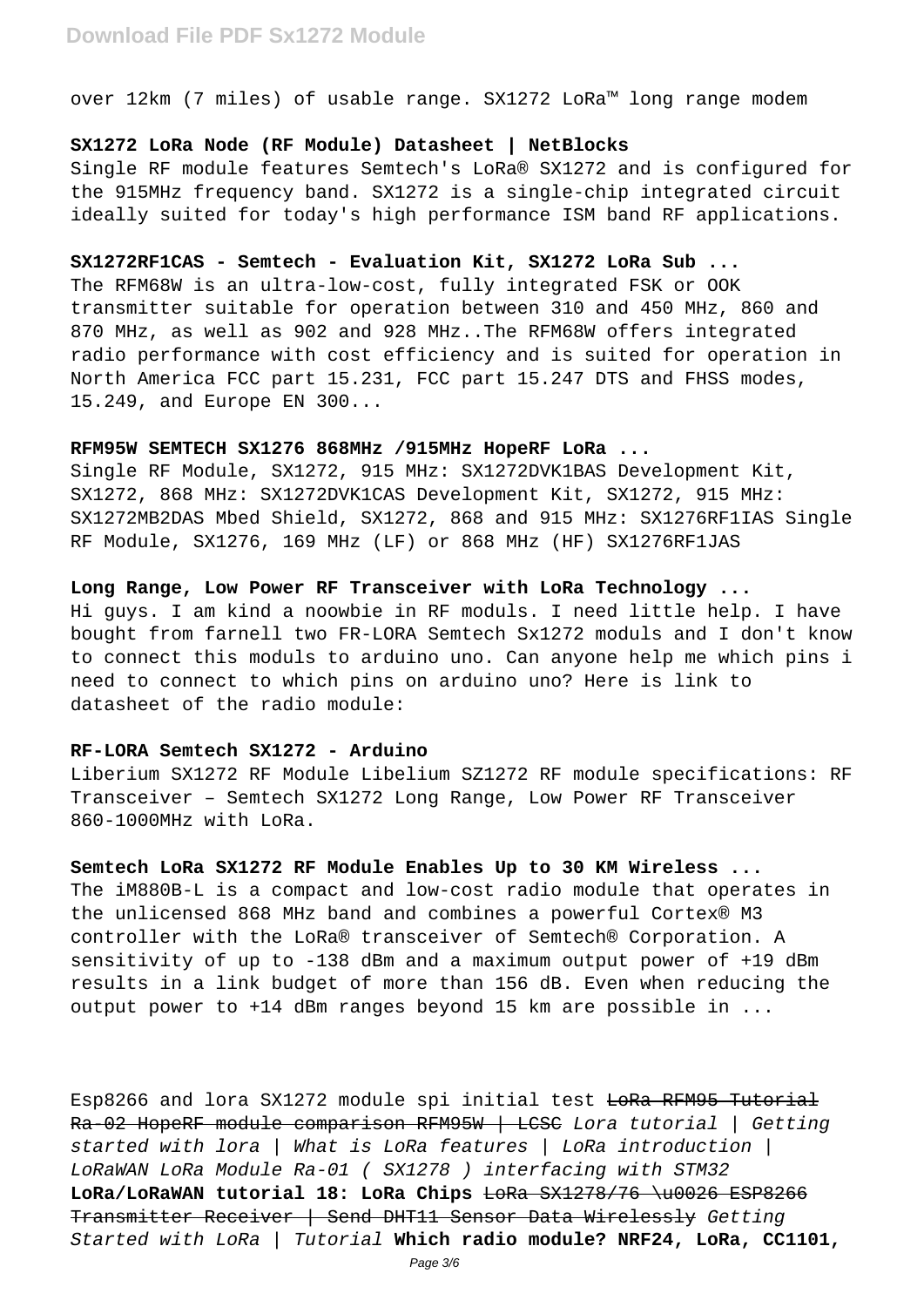# **Download File PDF Sx1272 Module**

**HC12, 433MHz, HC05** E32-433T LoRa module Tutorial | DIY breakout board for E32 module LoRa SX1278/76 Arduino Interfacing Tutorial | Sending Sensor Data Wirelessly with LoRa HOW TO PRINT YOUR PDF MODULES INTO BOOKLET FORMAT? Getting started STM32 Nucleo Pack for LoRa™ technology Armachat - Doomsday communicator and Off-Grid Wireless messenger with RFM 95 LORA module

ESP32 with E32-433T LoRa module tutorial | LoRa Arduino interfacingHow to use Lora with an arduino, and how to send sensor data Using LoRa for P2P half-duplex long range communication #120 LoRa on batteries: How long does it last? // Tutorial Long Range Wireless Data Communicatoin using LoRa (Up to 10km Line of Sight) How to use LoRa with Arduino/ESP (REYAX RYLR896) More than 100km range with CC1120 #145 What is LoRa? // Tutorial OuickBits #186 SMS over LoRa: Long distance SMS without 4G // Project **Testing Long Range Wireless 915Mhz RF LoRa Transceiver Module REYAX RYLR890 RYLR896 Arduino Part 2** Using Inexpensive 433 MHz RF Modules with Arduino Testing Long Range Wireless 915Mhz RF LoRa Transceiver Module REYAX RYLR890 RYLR896 Arduino Part 1 **LoRa Module VS nRF24 VS Generic RF Module || Range \u0026 Power Test** Module and e-Book Development

Open Hours - LoRa Point to Point - Loren Geilen (Semtech)

Modules and Reference BooksLoRa Alliance Panel - Commercialize your Product **Sx1272 Module**

The SX1272/73 transceivers feature the LoRa® long range modem that provides ultra-long range spread spectrum communication and high interference immunity whilst minimizing current consumption. Using Semtech's patented LoRa modulation technique SX1272/73 can achieve a sensitivity of over -137 dBm using a low cost crystal and bill of materials.

# **SX1272 | Long Range, Low Power RF Transceiver 860-1000MHz ...**

SX1272. RF Module with Antenna. Semtech Corporation. The SX1272 transceivers feature the LoRa™ long-range modem that provides ultralong-range spread spectrum communication and high interference immunity while minimizing current consumption.

# **SX1272 - Semtech Corporation - Modules | Online Catalog ...**

The SX1272 transceivers feature the LoRa long-range modem that provides ultra-long-range spread spectrum communication and high interference immunity while minimizing current consumption. Using Semtech's patented LoRa modulation technique, SX1272 can achieve a sensitivity of over -137 dBm using a low-cost crystal and bill of materials.

#### **SX1272 RF Transceiver - Semtech l DigiKey**

The SX1272 LoRa module main advantage is the reach increasing but also the cost saving respect other similar modules like XBee 868 or XBee 900.The pack we are going to use in this tutorial includes the SX1272 LoRa module and the Multiprotocol Radio Shield.

# **Extreme Range Links: LoRa 868 / 900MHz SX1272 Module for ...**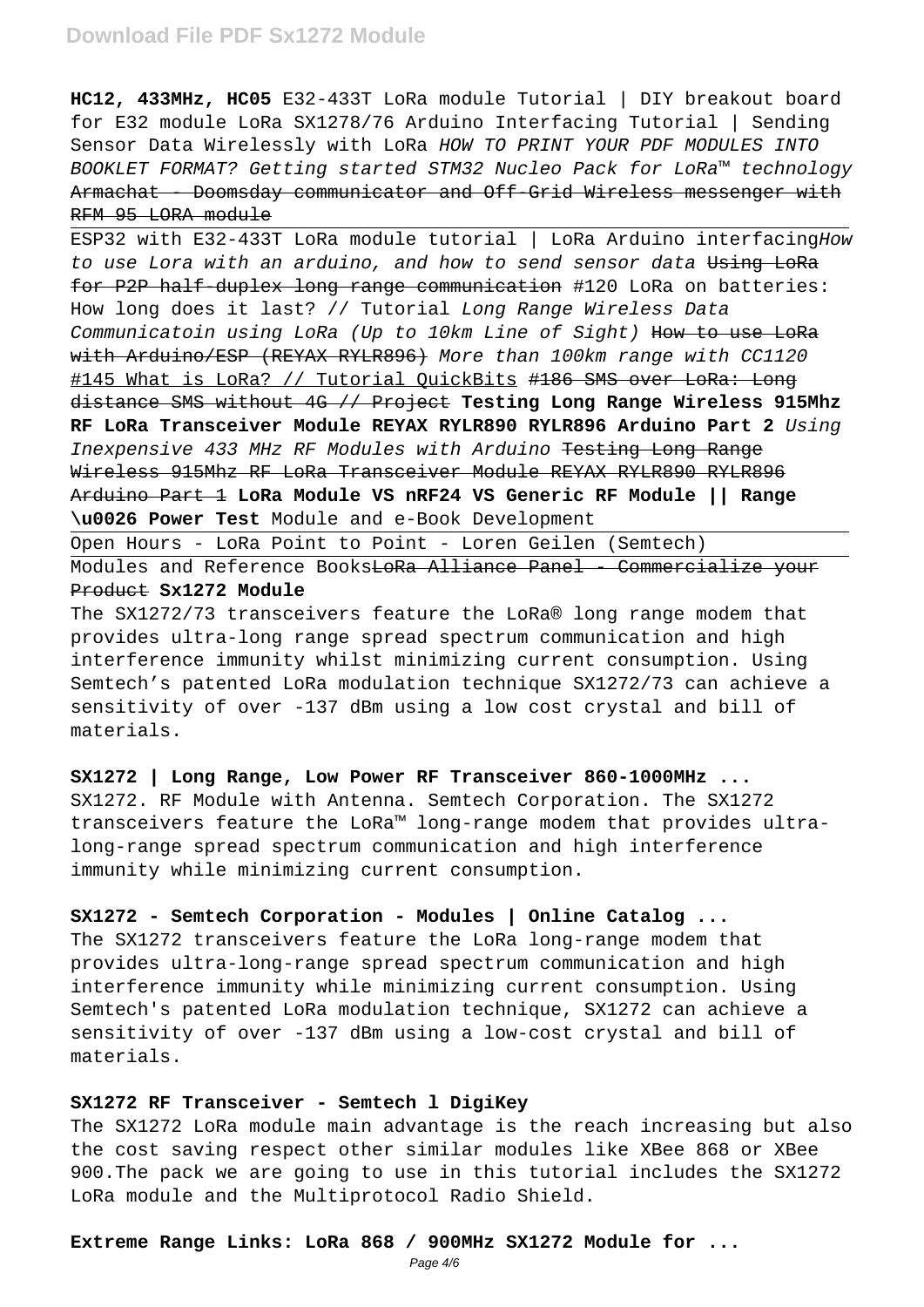868MHz LoRa SX1272 Module DRF1272F DRF1272F is a type of low cost RF front-end transceiver module based on SX1272 from Semtech Corporation. It keeps the advantages of RFIC SX1272 but simplifies the circuit design. Semtech LoRa SX1272 SX1276 SX1278 modules

# **Sx1272 Module - dreiss.be**

868MHz LoRa SX1272 Module DRF1272F DRF1272F is a type of low cost RF front-end transceiver module based on SX1272 from Semtech Corporation. It keeps the advantages of RFIC SX1272 but simplifies the circuit design.

### **Semtech LoRa SX1272 SX1276 SX1278 modules**

The SX1272 LoRa module uses the SPI bus. The SPI port allows more speed communication and frees up the UART for other purposes like debugging or to connect communication modules. It comes with an 868 MHz antenna to be used in this frequency. You can see all the LoRa modules for Waspmote here.

# **Waspmote Gateway SX1272 LoRa module SMA 4.5 dBi - 868 MHz**

LoRaLib Derived class for SX1272 modules. Also used as base class for SX1273. Both modules use the same basic hardware and only differ in parameter ranges.

### **LoRaLib: SX1272 Class Reference**

LoRa. A chirped spread spectrum (CSS) radio modulation format from Semtech. LoRaWAN. The low power, wide-area network (LPWAN) global standard for carrier-operated networks, adopted by the LoRa Alliance.

# **LoRa Integration & SX1272 & SX1276 Modules - Link Labs**

SX1272 vs SX1276-Difference between SX1272 and SX1276 LoRa RF Transceivers Semtech. This page compares Semtech LoRa RF Transceivers SX1272 vs SX1276 and mentions difference between SX1272 and SX1276 LoRa RF Transceivers. It mentions link to LoRa wireless technology basics and LoRa product vendors.

# **SX1272 vs SX1276-Difference between SX1272 and SX1276 LoRa ...**

SX1272 LoRa Node (RF Module) Datasheet – NetBlocks SX1272 LoRa Node (RF module) v1.2 XRange LoRa Node is a wireless electronics development platform based on the SX1272 LoRa™ long range modem and low-power STM32L151 ARM micro-controller that provides communication over 12km (7 miles) of usable range. SX1272 LoRa™ long range modem

# **SX1272 LoRa Node (RF Module) Datasheet | NetBlocks**

Single RF module features Semtech's LoRa® SX1272 and is configured for the 915MHz frequency band. SX1272 is a single-chip integrated circuit ideally suited for today's high performance ISM band RF applications.

**SX1272RF1CAS - Semtech - Evaluation Kit, SX1272 LoRa Sub ...** The RFM68W is an ultra-low-cost, fully integrated FSK or OOK transmitter suitable for operation between 310 and 450 MHz, 860 and